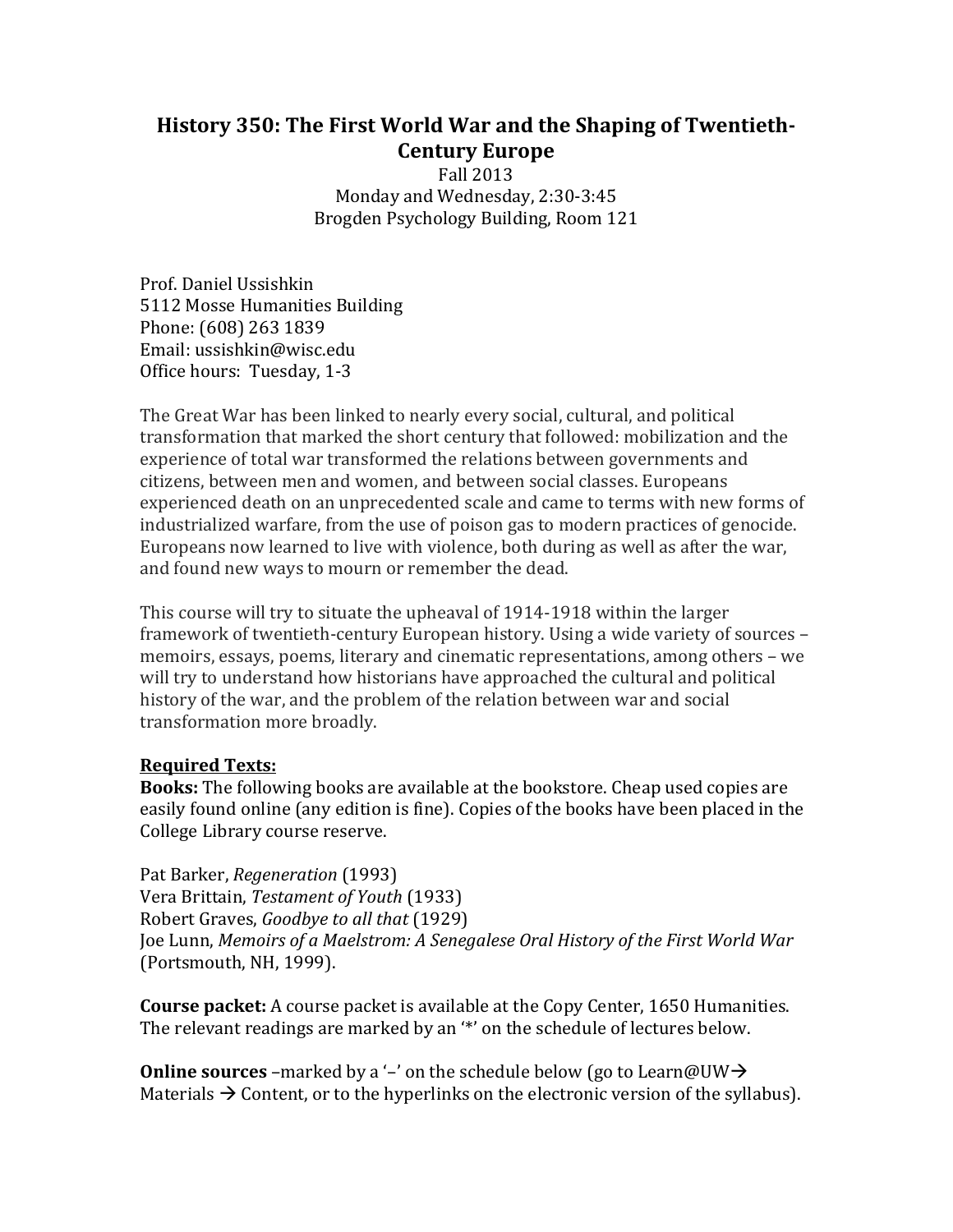#### **Requirements:**

The course consists of both lectures and discussions. The success of both depends on your active participation. Read the assigned pages **before** class and bring them with you. You are required to attend all lectures.

**Papers:** There are 4 papers of varying lengths (between 4-7 pp., 12 font, double space), due on weeks V, VIII, XII, and XV. All papers are based on sources discussed in class. 

**Group research project:** Each group (3-4 students) will be required to conduct research on any topic related to the course and present their findings in class on week XIV. You will also be required to hand in a separate source list. Further information regarding this assignment will be given in class.

#### **Grade structure:**

| Paper 1:                      | 15%            |
|-------------------------------|----------------|
| Papers $2,3,4$ :              | 60% (20% each) |
| Group research project:       | 15%            |
| Attendance and participation: | 10%            |

Please note that active, constant, and collegial participation will be rewarded!

# *Schedule of Lectures*

| Week I | <b>Total War and the Twentieth Century</b> |
|--------|--------------------------------------------|
| 09/04  | Introduction and course mechanics          |

**Week II** *"The Lamps Are Going Out"* 09/09 *Europe in 1914* 

Read: 

\*Michael Howard, *The First World War* (Oxford, 2002), chapters 1‐2, "Europe in  $1914$ " and "The Coming of War," pp. 1-26.

09/11 *The Guns of August* 

# **Week III** *Nations in Arms*

09/16 *The "Spirit of 1914"*

Read: 

\*Stefan Zweig, *The World of Yesterday* (1942), chapter 9, "The First Hours of the War of 1914,"  $pp. 214-237$ .

\*Filippo Marinetti, "The War as the Catharsis of Italian Society" (November 1914) 

\*BLAST: The Manifesto of Vorticism (July 1914).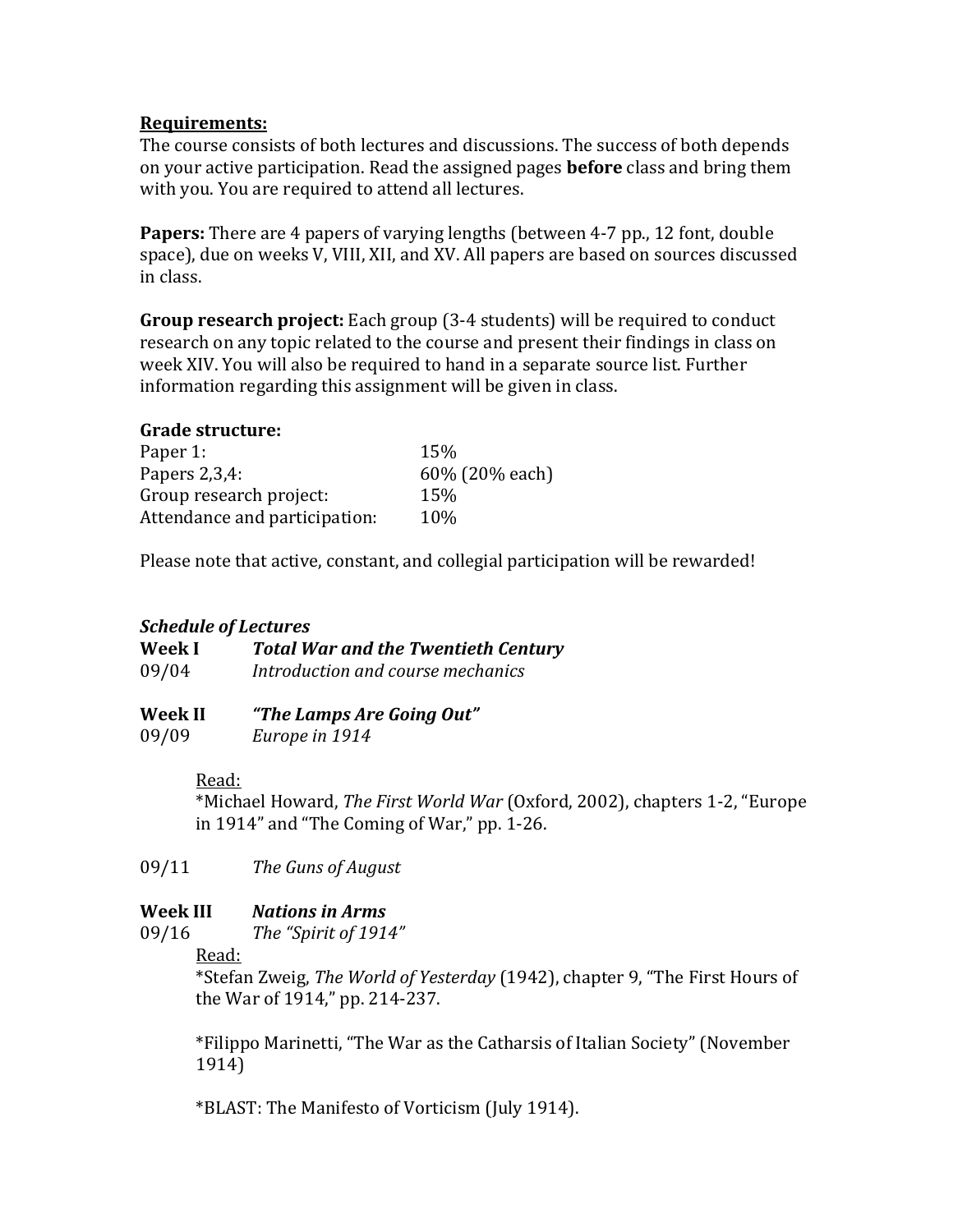# Read:

\*Nicoletta Gullace, *The Blood of our Sons: Men, Women, and the Renegotiation of British Citizenship during the Great War* (New York, 2004), chapter 1, "The Rape of Belgium and Wartime Imagination," 17-33.

-The Bryce Committee Report on German Atrocities, Part II (b): "Treatment of Women and Children".

# **Week IV** *Mobilizing for Total War*

09/23 *Women and Men*

# Read:

**Book:** Vera Brittain, Testament of Youth (at least up to page 289. You will need to finish the entire book during the semester – we will discuss it again on  $11/13$ ).

\*Review the chapter from Zweig, *The World of Yesterday*. 

09/25 *Workers of the World* 

# **Week V** *Industrialized Warfare*

09/30 *"Humanity is Mad"*

# Read:

\*War Poems: Siegfried Sassoon, "The Attack;" Wilfred Owen, "Dulce et Decorum Est" and "Mental Cases."

10/02 *Technology as Culture*

# Read:

\*Ernst Jünger on the pilots, from *Copse* 125 (1930).

# **\*\*\* First Paper Due 10/02\*\*\***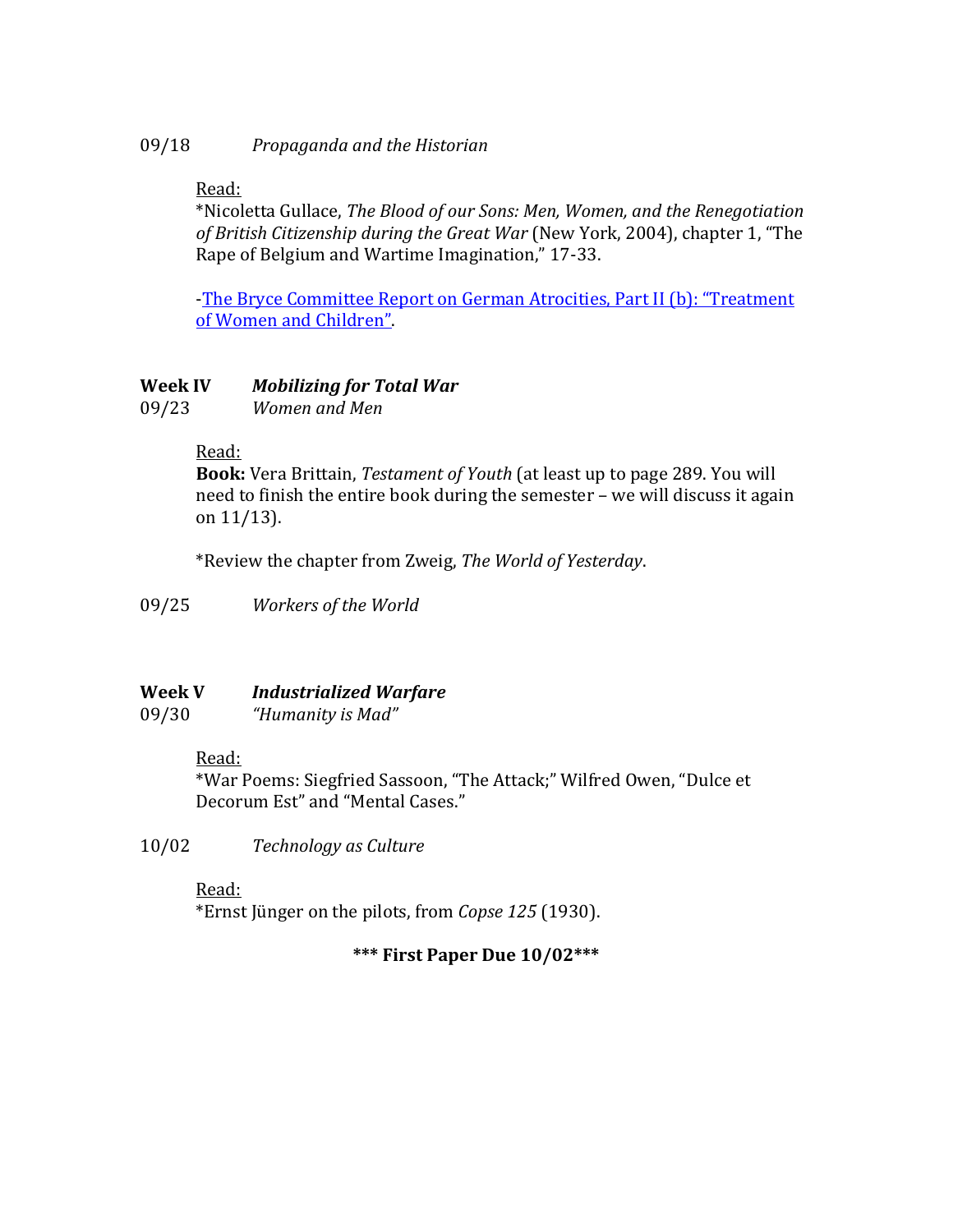#### **Week VI** *The Politics of Resistance*

10/07 History Through Film: Stanley Kubrik's *Paths of Glory* (1957). 

10/09 History Through Literature: *The Politics of Resistance*

#### Read:

**Book:** Elaine Showalter, *Regeneration* (entire).

-Peter Taylor Whiffen on the "Shot at Dawn" campaign.

#### **Week VII** *Home Fronts*

10/14 *The Politics of Everyday Life*

#### Read:

\*Belinda Davis, "Home Front: Food, Politics, and Women's Everyday Life during the First World War," in *Home/Front: The Military, War, and Gender in Twentieth‐Century Germany*, 115‐138 (2002), 115‐138 

#### 10/16 The New Ecology of Production

#### Read:

\*Roger Chickering, *Imperial Germany and the Great War, 1914‐1918* (Cambridge, 1998), 32-40. OR \*Peter Gatrell, *Russia's First World War: Social and Economic History* (London, 2005), 113‐124. 

### **Week VIII** *Nationhood and Citizenship*

10/23 *War and Suffrage*

#### Read:

- Read about the *Suffragette* (later *Britannia*), the newspaper of the Women's Social and Political Union (WSPU).

#### **\*\*\* Second Paper Due 10/23\*\*\***

10/21 "A Terrible Beauty Is Born"

#### Read:

\*Ken Inglis, "The Australians at Gallipoli," part I, *Historical Studies* (Australia), vol. 14 no. 54 (1970), pp. 219-230.

\*"Pride in the Anzacs at Gallipoli," excerpts from an article in *Argus* (1915).

\*Proclamation of the Irish Republic (1916)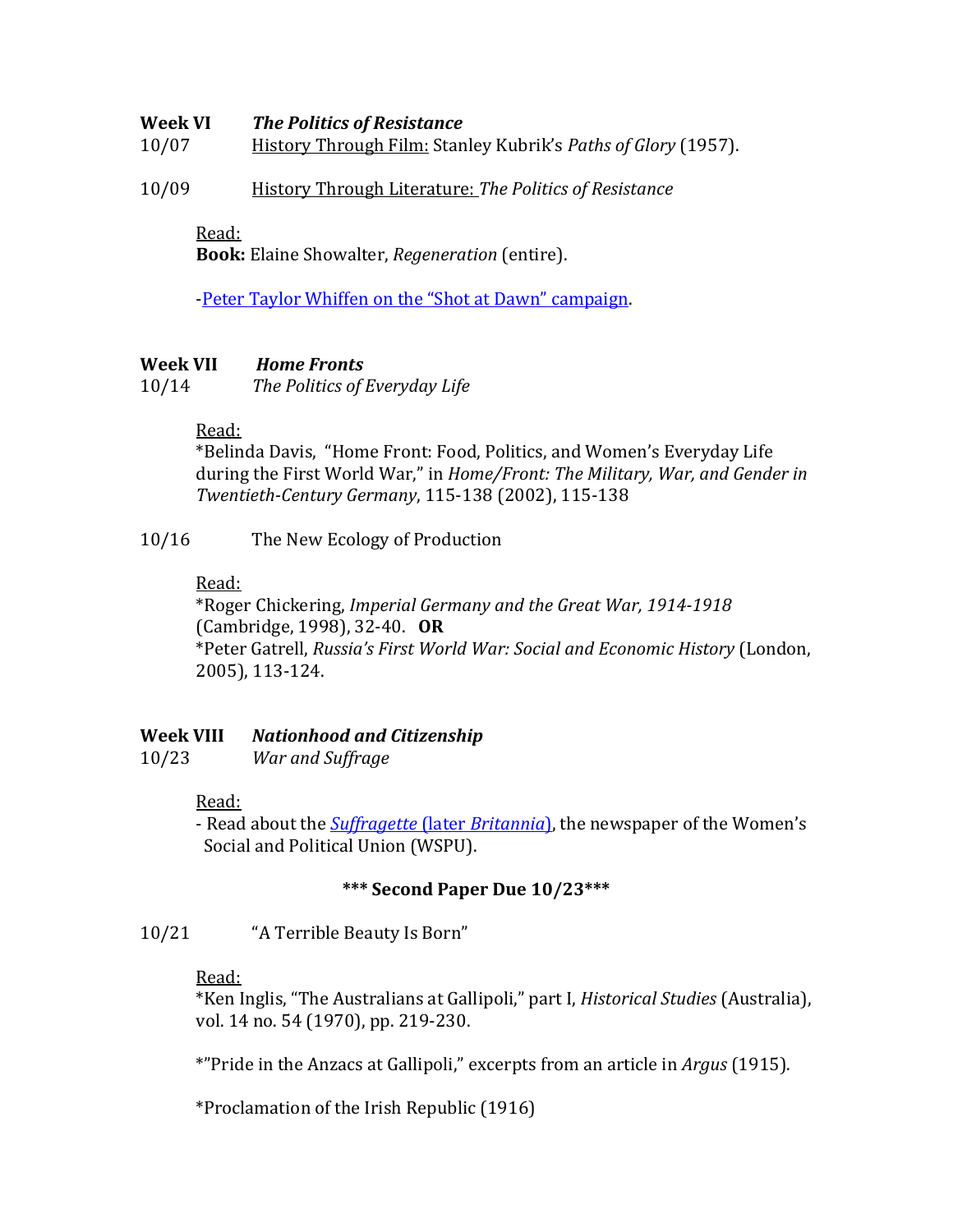### **Week IX** *Forgotten Victims?*

10/28 The Civilian's War: Occupation, Displacement, and Genocide

10/30 The Experience in the Colonies

# Read:

**Book:** Joe Lunn, *Memoirs of a Maelstrom: A Senegalese Oral History of the First World War* (Introduction, chapters 1,2,3,5,6,7, Conclusion).

# **Week X** *A New World Order?*

- 11/04 *The Great War for Empire*
- 11/06 *Russia's War and Revolution* (Guest Lecture by Professor David McDonald)

# Read:

 \*Orlando Figes and Boris Kolonitskii, *Interpreting the Russian Revolution: The Language and Symbols of 1917* (New Haven, CT, 1999), from chapter 1, "The Desacralization of the Monarchy: Rumours and the Downfall of the Romanovs," pp. 9-23.

\*Reports on the condition of the troops (1917).

 \*Lenin's April Theses (1917). 

 \*Order N. 1 (1917). 

### **Week XI** *The Politics of Memory*

| 11/11 | Death and Commemoration  |
|-------|--------------------------|
| 11/13 | Writing on the Great War |

### Read:

**Book:** Robert Graves, *Good Bye to All That* (entire). 

\*Review Brittain, *Testament*. 

# **Week XII** *The Search for Stability*

11/18 Women and Men (Again)

Read: 

-Mary Louise Roberts, "Samson and Delilah Revisited: the Politics of Women's Fashion in 1920s France," American Historical Review 98:3 (1987): 657‐684. [JSTOR] 

11/20 Unfulfilled Promises

**\*\*\* Third Paper Due 11/20\*\*\***